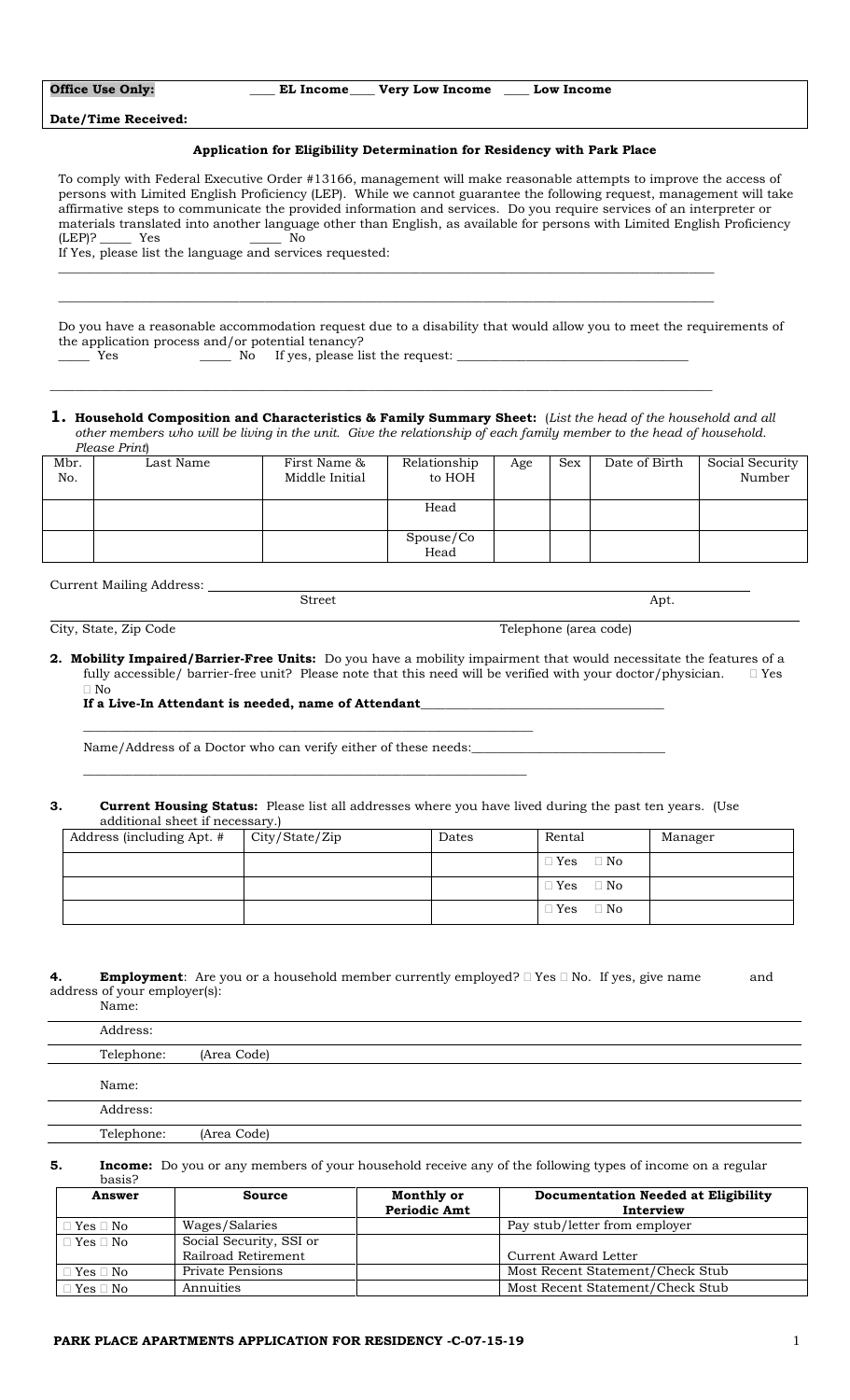| $\Box$ Yes $\Box$ No | Disability               | Most Recent Statement/Check Stub                                                                                               |
|----------------------|--------------------------|--------------------------------------------------------------------------------------------------------------------------------|
|                      | Insurance                |                                                                                                                                |
| $\Box$ Yes $\Box$ No | Interest from            | Bank Statement; Forms 1099                                                                                                     |
|                      | Investments              |                                                                                                                                |
| $\Box$ Yes $\Box$ No | Dividends                | Dividend Statement                                                                                                             |
| $\Box$ Yes $\Box$ No | Trust Income             | Most Recent Statement                                                                                                          |
| $\Box$ Yes $\Box$ No | Student or Financial Aid | Current Award Letter                                                                                                           |
|                      | Income                   |                                                                                                                                |
| $\Box$ Yes $\Box$ No | Income from              | Tax Documents or Written Statement                                                                                             |
|                      | Self-Employment          |                                                                                                                                |
| $\Box$ Yes $\Box$ No | Other (specify)          | Written Documentation                                                                                                          |
|                      |                          |                                                                                                                                |
|                      |                          | Do you or any members of your family have any regular sources on income not listed above? $\Box$ Yes $\Box$ No. If yes, please |

describe\_\_\_\_\_\_\_\_\_\_\_\_\_\_\_\_\_\_\_\_\_\_\_\_\_\_\_\_\_\_\_\_\_\_\_\_\_\_\_\_\_\_\_\_\_\_\_\_\_\_\_\_\_\_\_\_\_\_\_\_\_\_\_\_\_\_\_\_\_\_\_\_\_\_\_\_\_\_\_\_\_\_\_\_\_\_\_\_

## **6. Assets**: Do you or any members of your family have any of the following assets?

 $\frac{\$}$ 

| <b>Please Select An</b><br>Answer | Asset                          | Current<br><b>Value</b> | <b>Documentation Needed As Attachments to</b><br>Application |
|-----------------------------------|--------------------------------|-------------------------|--------------------------------------------------------------|
| $\Box$ Yes $\Box$ No              | Cash<br>(in excess of \$1,000) |                         | Signed Statement                                             |
| $\Box$ Yes $\Box$ No              | Checking Account(s)            |                         | Copy of Most Recent Bank Statement(s)                        |
| $\sqcap$ Yes $\sqcap$ No.         | Savings/Money                  |                         | Most Recent Statement(s)                                     |
|                                   | Market Account(s)              |                         |                                                              |
| $\Box$ Yes $\Box$ No $\Box$       | Stocks and Bonds               |                         | Most Recent Statement                                        |
| $\Box$ Yes $\Box$ No              | Certificate of Deposit         |                         | Copy of Certificate                                          |
| $\Box$ Yes $\Box$ No              | Collectibles held for          |                         | Current Appraisal                                            |
|                                   | Investment                     |                         |                                                              |
| $\Box$ Yes $\Box$ No              | Trusts, IRA, or                |                         | Most Recent Statement                                        |
|                                   | Pension Accounts               |                         |                                                              |

**Do you or any members of your household own a home, commercial property, or other real estate?**  $Yes \Box No$ . If yes, please list and provide documents.

Address **Estimated Value** 

**7. Do you or any members of your household have any life insurance policies with permanent cash value?** (May be called "whole life," universal," or "paid up" coverage.)  $\Box$  Yes  $\Box$  No. If yes, please list policies below:

| <b>Name of Company</b> | Policy # | <b>Face Value</b> | <b>Current Cash Value</b> |
|------------------------|----------|-------------------|---------------------------|
|                        |          |                   |                           |
|                        |          |                   |                           |
|                        |          |                   |                           |
|                        |          |                   |                           |

#### **8. Student Status;** Are you or any member of your household currently enrolled in an institute of higher education? I Yes I No

*On December 30, 2005, HUD published a final rule (FR-5036-F-01), entitled, "Eligibility of Students for Assisted Housing Under Section 8 of the U.S. Housing Act of 1937," implementing section 327 of the Appropriations Act of Fiscal Year (FY) 2006. The law and final rule require that if a student is enrolled at an institution of higher education, is under the age of 24, is not a veteran, is unmarried and does not have a dependent child, is individually ineligible for section 8 assistance, or the student's parents are, individually or jointly, ineligible for assistance, no section 8 assistance can be provided to the student.*  If Yes, please list family member(s) and institution:

**9.** Do you have **Medicare**?  $\Box$  Yes  $\Box$  No. Please provide documentation. Do you have **other medical insurance**?  $\Box$  Yes  $\Box$  No. If Yes, give the name of the insurance company and your policy number:

 $\_$  , and the set of the set of the set of the set of the set of the set of the set of the set of the set of the set of the set of the set of the set of the set of the set of the set of the set of the set of the set of th

Are your medical bills paid by insurance? Are you receiving medical assistance through Welfare?

**If you pay any portion of your medical and/or drug costs, please furnish us with an anticipated cost for the upcoming twelve (12) month period.** 

- **10.** Do you have any **dependents** who live with you?  $\Box$  Yes  $\Box$  No
- **11.** Have you or any members of your household **disposed of assets** totaling more than \$2,000 for less than fair market value during the past two years?  $\Box$  <br>Yes  $\Box$  <br>No If yes, please describe:
- **12.** List names, addresses, and phone numbers of two relatives or friends who generally know how to contact you.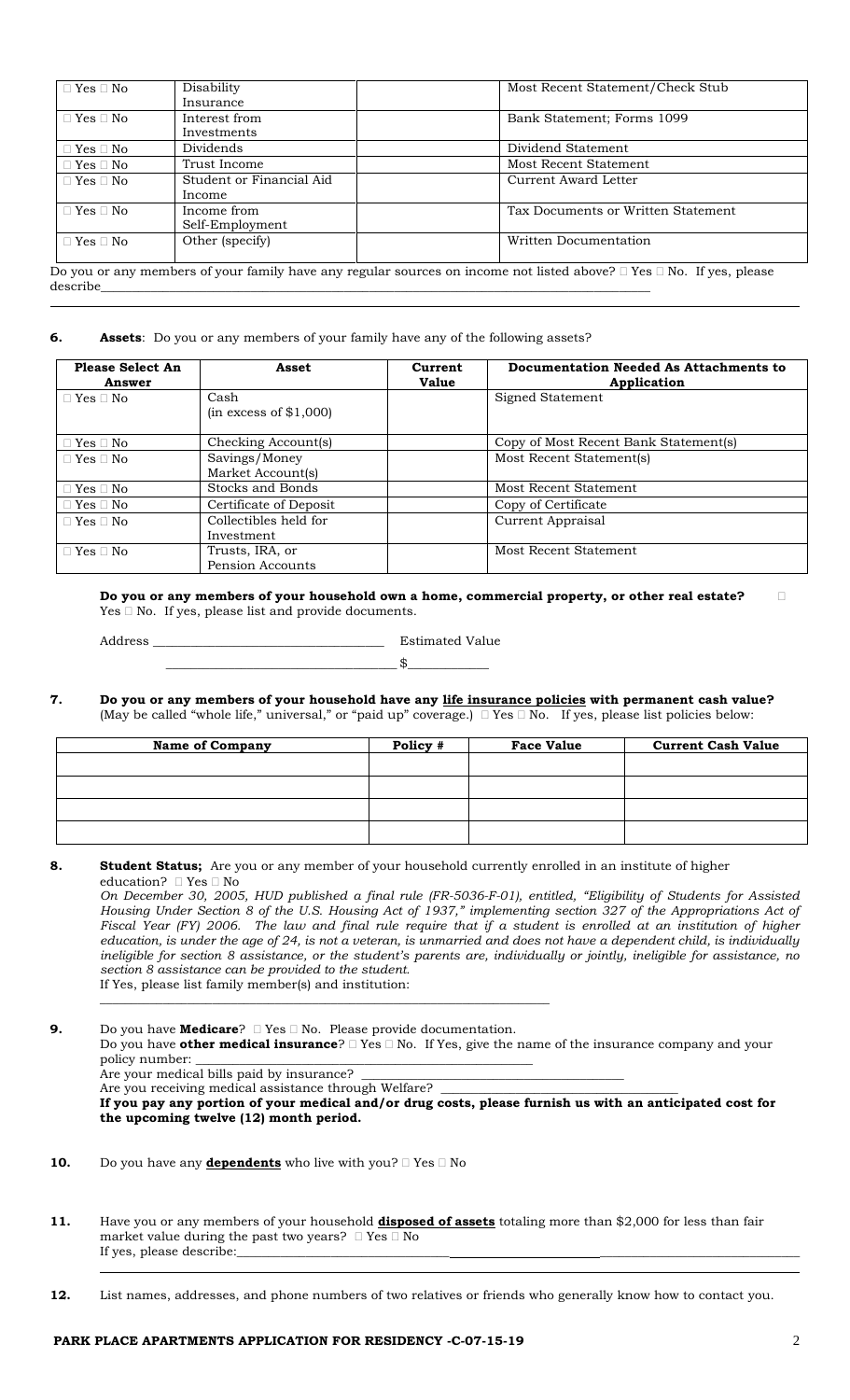| Name | Address, City, St., Zip | Phone |
|------|-------------------------|-------|
|      |                         |       |
|      |                         |       |

**13. Have you or any member of your household ever been convicted or adjudicated of a felony or any other criminal activity including a violation of the Controlled Substance Act within the past ten (10) years? This also includes harassment, sexual assault, drug abuse, and other crimes.**  $\Box$  Yes  $\Box$  No. If Yes, please explain and name household member:

**\_\_\_\_\_\_\_\_\_\_\_\_\_\_\_\_\_\_\_\_\_\_\_\_\_\_\_\_\_\_\_\_\_\_\_\_\_\_\_\_\_\_\_\_\_\_\_\_\_\_\_\_\_\_\_\_\_\_\_\_\_\_\_\_\_\_\_\_\_\_\_\_\_\_\_\_\_\_\_\_\_\_\_\_\_\_\_\_\_\_\_\_\_\_\_\_\_\_\_\_\_\_\_\_\_\_\_\_\_\_**

**\_\_\_\_\_\_\_\_\_\_\_\_\_\_\_\_\_\_\_\_\_\_\_\_\_\_\_\_\_\_\_\_\_\_\_\_\_\_\_\_\_\_\_\_\_\_\_\_\_\_\_\_\_\_\_\_\_\_\_\_\_\_\_\_\_\_\_\_\_\_\_\_\_\_\_\_\_\_\_\_\_\_\_\_\_\_\_\_\_\_\_\_\_\_\_\_\_\_\_\_\_\_\_\_\_\_\_\_\_\_**

**Are you or any member of your household subject to a lifetime registration requirement under a state/federal sexual offender registration program?**  $\Box$  Yes  $\Box$  No. If Yes, please explain and name household member: **\_\_\_\_\_\_\_\_\_\_\_\_\_\_\_\_\_\_\_\_\_\_\_\_\_\_\_\_\_\_\_\_\_\_\_\_\_\_\_\_\_\_\_\_\_\_\_\_\_\_\_\_\_\_\_\_\_\_\_\_\_\_\_\_\_\_\_\_\_\_\_\_\_\_\_\_\_\_\_\_\_\_\_\_\_\_\_\_\_\_\_\_\_\_\_\_\_\_\_\_\_**

**\_\_\_\_\_\_\_\_\_\_\_\_\_\_\_\_\_\_\_\_\_\_\_\_\_\_\_\_\_\_\_\_\_\_\_\_\_\_\_\_\_\_\_\_\_\_\_\_\_\_\_\_\_\_\_\_\_\_\_\_\_\_\_\_\_\_\_\_\_\_\_\_\_\_\_\_\_\_\_\_\_\_\_\_\_\_\_\_\_\_\_\_\_\_\_\_\_\_\_\_\_\_\_\_\_\_\_\_\_\_**

# **List all states that you have lived in:**

**Have you or any member of your household ever been evicted from Federally-assisted housing or other**  types of housing? This specifically includes drug-related criminal activity. **No. If Yes, please** explain and name household member:

**\_\_\_\_\_\_\_\_\_\_\_\_\_\_\_\_\_\_\_\_\_\_\_\_\_\_\_\_\_\_\_\_\_\_\_\_\_\_\_\_\_\_\_\_\_\_\_\_\_\_\_\_\_\_\_\_\_\_\_\_\_\_\_\_\_\_\_\_\_\_\_\_\_\_\_\_\_\_\_\_\_\_\_\_\_\_\_\_\_\_\_\_\_\_\_\_\_\_\_\_\_\_\_\_\_\_\_\_\_\_\_**

**\_\_\_\_\_\_\_\_\_\_\_\_\_\_\_\_\_\_\_\_\_\_\_\_\_\_\_\_\_\_\_\_\_\_\_\_\_\_\_\_\_\_\_\_\_\_\_\_\_\_\_\_\_\_\_\_\_\_\_\_\_\_\_\_\_\_\_\_\_\_\_\_\_\_\_\_\_\_\_\_\_\_\_\_\_\_\_\_\_\_\_\_\_\_\_\_\_\_\_\_\_\_\_\_\_\_\_\_\_\_\_**

**\_\_\_\_\_\_\_\_\_\_\_\_\_\_\_\_\_\_\_\_\_\_\_\_\_\_\_\_\_\_\_\_\_\_\_\_\_\_\_\_\_\_\_\_\_\_\_\_\_\_\_\_\_\_\_\_\_\_\_\_\_\_\_\_\_\_\_\_\_\_\_\_\_\_\_\_\_\_\_\_\_\_\_\_\_\_\_\_\_\_\_\_\_\_\_\_\_\_\_\_\_\_\_\_**

**Are you or any member of your household currently engaged in illegal drug use?**  $\square$  <br>Yes  $\square$  <br>No. <br> <br>If Yes, please explain and name household member:

**Are you or any member of your household currently engaged in alcohol abuse that may threaten the health and safety of the residents or staff or hinders the peaceful enjoyment of the housing premises?**   $Yes \Box No$ . If Yes, please explain and name household member:

**\_\_\_\_\_\_\_\_\_\_\_\_\_\_\_\_\_\_\_\_\_\_\_\_\_\_\_\_\_\_\_\_\_\_\_\_\_\_\_\_\_\_\_\_\_\_\_\_\_\_\_\_\_\_\_\_\_\_\_\_\_\_\_\_\_\_\_\_\_\_\_\_\_\_\_\_\_\_\_\_\_\_\_\_\_\_\_\_\_\_\_\_\_\_\_\_\_\_\_\_\_\_\_\_\_\_\_\_\_\_\_**

**\_\_\_\_\_\_\_\_\_\_\_\_\_\_\_\_\_\_\_\_\_\_\_\_\_\_\_\_\_\_\_\_\_\_\_\_\_\_\_\_\_\_\_\_\_\_\_\_\_\_\_\_\_\_\_\_\_\_\_\_\_\_\_\_\_\_\_\_\_\_\_\_\_\_\_\_\_\_\_\_\_\_\_\_\_\_\_\_\_\_\_\_\_\_\_\_\_\_\_\_\_\_\_\_\_\_\_\_\_\_\_**

**\_\_\_\_\_\_\_\_\_\_\_\_\_\_\_\_\_\_\_\_\_\_\_\_\_\_\_\_\_\_\_\_\_\_\_\_\_\_\_\_\_\_\_\_\_\_\_\_\_\_\_\_\_\_\_\_\_\_\_\_\_\_\_\_\_\_\_\_\_\_\_\_\_\_\_\_\_\_\_\_\_\_\_\_\_\_\_\_\_\_\_\_\_\_\_\_\_\_\_\_\_\_\_\_\_\_\_\_\_\_\_**

*Park Place may prohibit admission of a household to federally assisted housing under your standards if you determine that any household member is currently engaging in, or has engaged in during a reasonable time before the admission decision:*

- *(1) Drug-related criminal activity;*
- *(2) Violent criminal activity;*
- *(3) Other criminal activity that would threaten the health, safety, or right to peaceful enjoyment of the premises by other residents; or*
- *(4) Other criminal activity that would threaten the health or safety of the owner or any employee, contractor, subcontractor or agent of the owner who is involved in the housing operations.*
- **14. Optional Information:** Do you plan to use a service or assistance animal in this facility? Yes  $\Box$  No If yes, please describe the animal:  $\mathcal{L}_\text{max} = \mathcal{L}_\text{max} = \mathcal{L}_\text{max} = \mathcal{L}_\text{max} = \mathcal{L}_\text{max} = \mathcal{L}_\text{max} = \mathcal{L}_\text{max} = \mathcal{L}_\text{max} = \mathcal{L}_\text{max} = \mathcal{L}_\text{max} = \mathcal{L}_\text{max} = \mathcal{L}_\text{max} = \mathcal{L}_\text{max} = \mathcal{L}_\text{max} = \mathcal{L}_\text{max} = \mathcal{L}_\text{max} = \mathcal{L}_\text{max} = \mathcal{L}_\text{max} = \mathcal{$

|                                | Do you have a pet you wish to bring into this facility?<br>If yes, please describe the animal:                                                                                | $\Box$ Yes $\Box$ No                         |
|--------------------------------|-------------------------------------------------------------------------------------------------------------------------------------------------------------------------------|----------------------------------------------|
|                                | Do you have a vehicle you wish to bring onto the property?<br>If yes, is the car registered, insured, in operable condition, and owned<br>by a member of the household?       | $\Box$ Yes $\Box$ No<br>$\Box$ Yes $\Box$ No |
|                                | How did you hear about Park Place?                                                                                                                                            |                                              |
| L.<br>$\overline{\phantom{a}}$ | Current resident or resident family member<br>Friend<br>Employee<br>Religious organization<br>Information provided by a government agency?<br>Advertisement (Where?)<br>Other |                                              |

#### **15. Applicant(s)' Certification**

I/we certify that if selected to move into this project, the unit I/we occupy will be my/our only residence. I/we understand that the above information is being collected to determine my/our eligibility for assistance. I/we authorize the owner/management to verify all information provided on this application and to contact previous or current landlords or other sources for credit, criminal background check, and verification information which may be released to appropriate Federal, State or Local agencies. I/we understand that our information will be kept confidential, but may be reviewed by a HUD auditor. I/we certify that the statements made in this application are